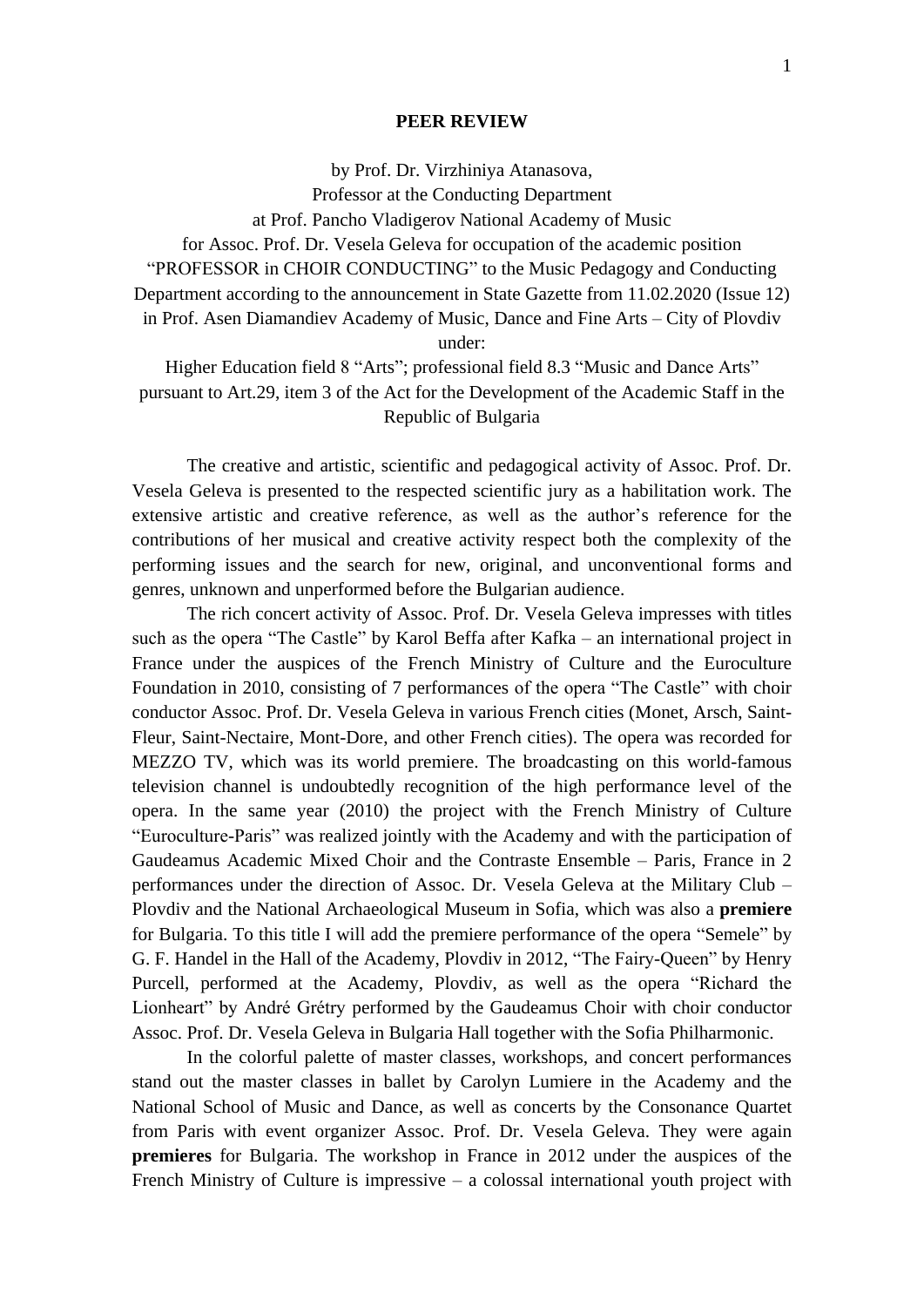the participation of 8 nations and a concert tour in Clermont-Ferrand, Riom, Saint Rémy, Shalignar, and others, with works by Fauré, Duparc, Beffa, Liszt, Beethoven, Gounod, and others. This was followed by an international cultural project in France with the participation of 10 nationalities – "100 Voix pour l'Europe" (France, England, Poland, Bulgaria, Germany, Sweden, Croatia, Romania, Hungary, and Turkey) with a choir conductor Assoc. Prof. Dr. Vesela Geleva and participation with performances in the festival "Rencontres a Saint Remy de Provence" in 2012 in Chalinargues, Riom-es-Montagne, Saint-Amandine, and Saint-Remy de Provence.

The energy charge, the artistic aspiration, and the presence of Assoc. Prof. Dr. Vesela Geleva in the following years from 2015 to 2019 in international festivals are as follows: the 55th International Choir Festival of Sacred Music "Virgo Lauretana" (08.2015), Loreto – Italy, and 4 concerts and participation in messa; participation of the Gaudeamus Academic Mixed Choir at Prof. Asen Diamandiev Academy with conductor Assoc. Prof. Dr. Vesela Geleva at the 35th International Choir Festival for Church Slavonic Music "Hajnówka" followed by 4 concerts (2016) in Hajnówka, Białystok, Kraków, Supraśl – Poland; premiere performance for Bulgaria of "Hymn for The Holy Virgin" for choir, organ, piano, and harp (2016) in the Concert Hall of Prof. A. Diamandiev Academy, as well as a concert of the Gaudeamus Academic Mixed Choir at Prof. Asen Diamandiev Academy with conductor Assoc. Prof. Dr. Vesela Geleva and the "Voices from Bulgaria" Choir in Prague (2017) in the Saints Cyril and Methodius Cathedral, Prague, Czech Republic. The concert performances of the Gaudeamus Academic Choir with the already established conductor Assoc. Prof. Dr. Vesela Geleva in the next 2018 mark a continuous rise: a concert tour of the Gaudeamus Academic Mixed Choir in Paris at the invitation of the PSL University (Paris science et letter); participation in the 3rd Spring Arts Festival with 3 concerts; and performance of "German Requiem" by J. Brahms in Saint Etienne du Mont, Chappelle de lycee Henry IV, Ecole normale dé musique, Paris, France.

I will summarize: with special contribution to our performing practice are the thirteen premiere performances, including the **world premiere** of the opera "The Castle" by Karol Beffa, as well as its repetition with the troupe from France in the Academy, Plovdiv, the opera "Semele" by G. F. Handel, "The Fairy-Queen" by Henry Purcell at the Academy, Plovdiv, and the opera "Richard the Lionheart" by André Grétry with the participation of the Sofia Philharmonic, soloists from Germany and Austria in the Bulgaria City Hall.

Within the period 2010 – 2019, Assoc. Prof. Dr. Vesela Geleva has implemented over 10 national scientific, educational, or artistic projects, of which I would point out the artistic and creative project on "Church Choir Music of All Genres of Eastern Orthodox Liturgical Practice", Academy of Music, Dance and Fine Arts in 2010; Author's program on the occasion of the 130th anniversary of the birth of Petar Dinev, recorded in the Bulgarian National Radio – Sofia and broadcast on 03.07.2019 in "Cantate, jubilate", "Hristo Botev" program of the Bulgarian National Radio; and lecture on the life and work of the composer and musical performances of the Gaudeamus Academic Mixed Choir at Prof. Asen Diamandiev Academy of Music, Dance and Fine Arts with conductor Assoc. Prof. Dr. Vesela Geleva.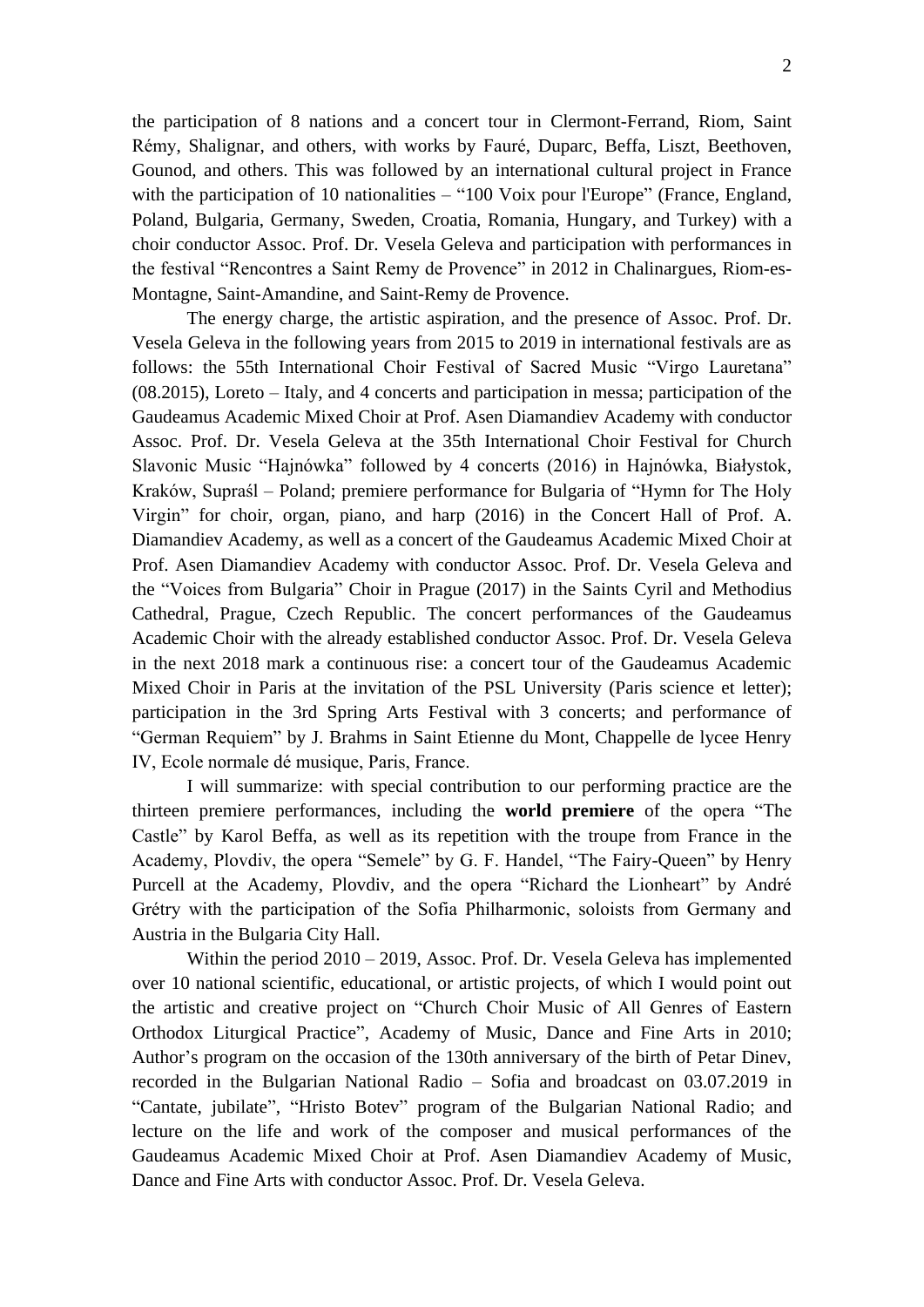This indisputable artistic and creative rise of Assoc. Prof. Dr. Vesela Geleva is supported by a number of national and international awards:

Musician of the Year Award of Allegro Vivace – BNR for 2013 in the category "Ensemble of the Year", Sofia, for Gaudeamus Academic Mixed Choir at Prof. Asen Diamandiev Academy of Music, Dance and Fine Arts with conductor Assoc. Prof. Dr. Vesela Geleva, National Palace of Culture, Sofia.

In the same year, the Gaudeamus Academic Mixed Choir received a Diploma, a statuette, and an Award for high artistic and creative achievements for the interpretation of orthodox music from the International Orthodox Music Festival "Saint Mary – Axion Estin", Pomorie, and in 2015 – the academic award "Meden Chan" for the Gaudeamus Academic Mixed Choir with conductor Vesela Geleva for high artistic and creative achievements.

To all this I will add the membership of Assoc. Prof. Dr. Vesela Geleva in the selection committee and jury of the International Orthodox Music Festival "Saint Mary – Axion Estin", Pomorie – undoubtedly a well-deserved recognition for her competent and dedicated work in the field of Eastern Orthodox Church music.

The pedagogical work of Assoc. Prof. Dr. Vesela Geleva in the Academy in Plovdiv during the years from 2010 to 2020 is rich and multifaceted, namely:

- 2010: Work on the project and status of the competition "Young Teacher", held at the Academy;
- 2011: Training of masters in church choral music Gergina Nedelcheva and Rayna Angelova;
- 2012: Development of programs in the disciplines "Church Choir Music Conducting Skills" (Master's degree), "Piano Choir Conducting", and "Course Choir Conducting with Choir Science", as well as "Church Choir Conducting", "Scores Reading", and others.

In conclusion, I would like to emphasize that I have no doubts about the qualities and merits of Assoc. Prof. Dr. Vesela Geleva for the development of our national choir performing school and her contribution to its international prestige. Last but not least, I would like to mention the collegial ethics, responsiveness, modesty, and tolerance of Assoc. Prof. Dr. Vesela Geleva, which can serve as a model in professional interpersonal and academic relations.

Based on these remarkable achievements and contributions in the artistic and performing activities, as well as in the multifaceted scientific and pedagogical activities of Assoc. Prof. Dr. Vesela Geleva, I recommend with deep conviction the esteemed scientific jury to award the candidate the academic position "PROFESSOR in CHOIR CONDUCTING" at the Music Pedagogy and Conducting Department of the Academy of Music, Dance and Fine Arts, Plovdiv.

Thank you for your attention!